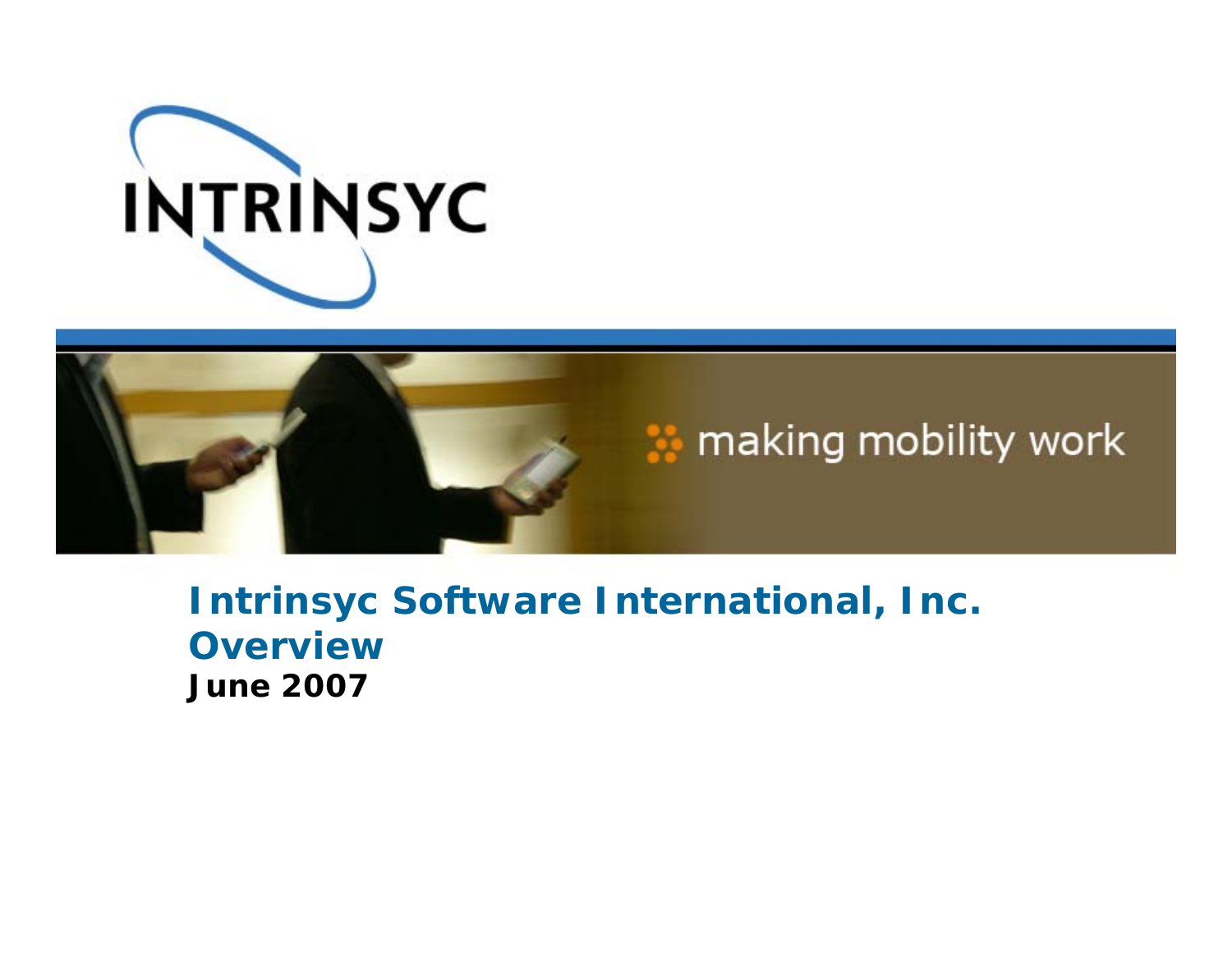# **Forward Looking Statements**

- $\mathcal{L}_{\mathcal{A}}$  This presentation contains statements which, to the extent that they are not recitations of historical fact may constitute forward-looking information. Such forward-looking statements may include financial and other projections as well as statements regarding the Company's future plans, objectives, performance, revenues, growth, profits, operating expenses or the Company's underlying assumptions. The words "may", "would", "could", "will", "likely", "expect," "anticipate," "intend", "estimate", "intend", "plan", "forecast", "project", "estimate" and "believe" or other similar words and phrases are intended to identify forward-looking statements. Persons reading this presentation are cautioned that such statements are only predictions, and that the Company's actual future results or performance may be materially different.
- $\overline{\phantom{a}}$  Such forward-looking statements involve known and unknown risks, uncertainties and other factors which may cause actual results to differ materially from those expressed or implied by such forward-looking statements. These risks and uncertainties include the risk factors set out in the Company's Annual Information Form available for review on www.sedar.com.
- ×. The Company disclaims any intention or obligation to update or revise forward-looking information, whether as a result of new information, future events or otherwise.
- U, All amounts are in Canadian dollars, unless otherwise indicated.

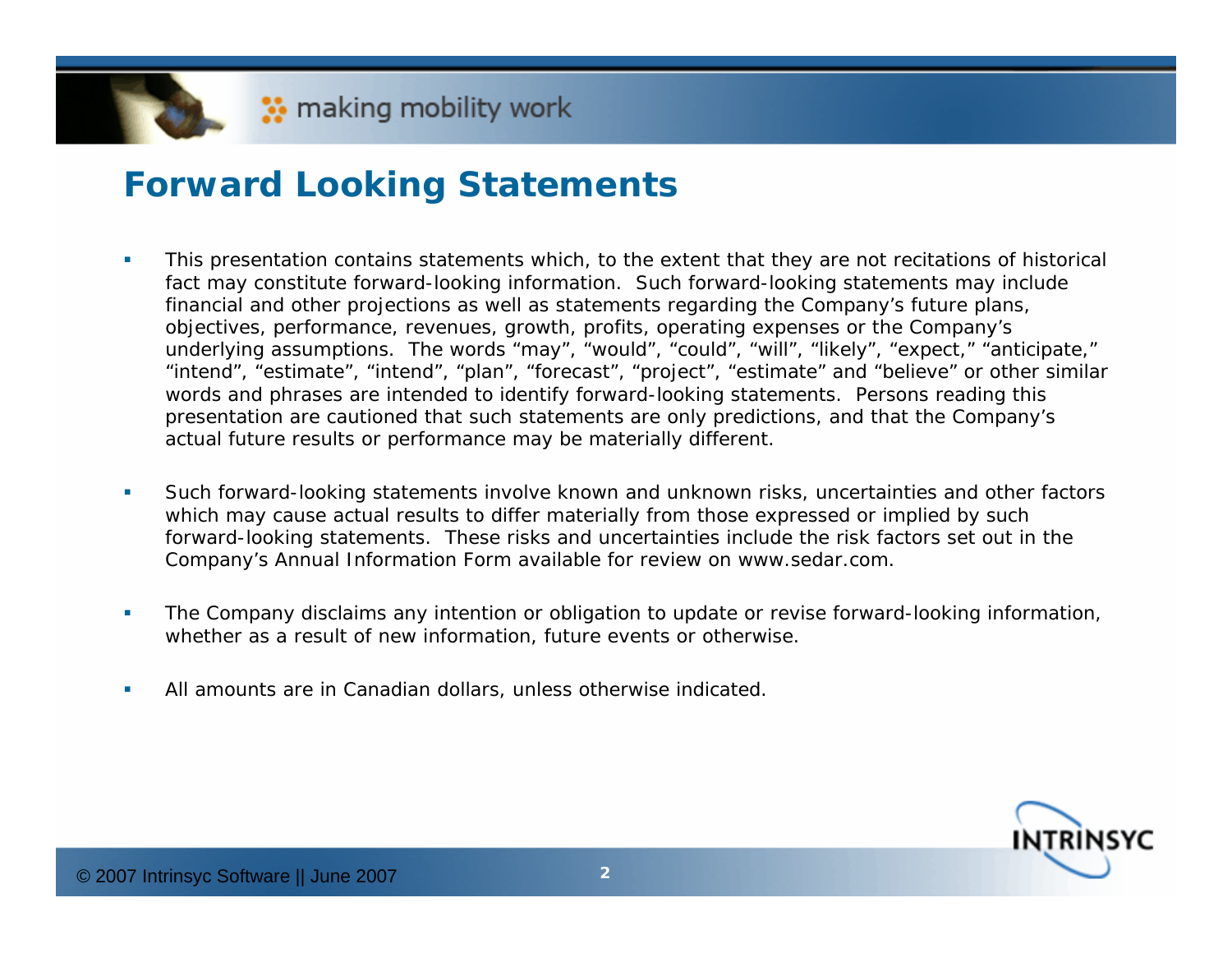

- h. Intrinsyc is a mobility software **startup** driving growth within an 11 year old systems integration services business
- F Soleus™ is a **consumer handheld software** platform addressing a large and **growing market**.
	- » **First design win signed** March '07, shipments expected late 2007
	- » **Second design win signed** June '07, shipments expected early 2008
	- » Revenue from licensing now, **royalty revenues** are generated from product shipments and **ramp in 2008**
	- » Broad number of **customer engagements** in various stages of evaluation and closing
- F **Recent executive hires** added substantial global communications and consumer technology **industry experience** has the ability to execute and manage growth.

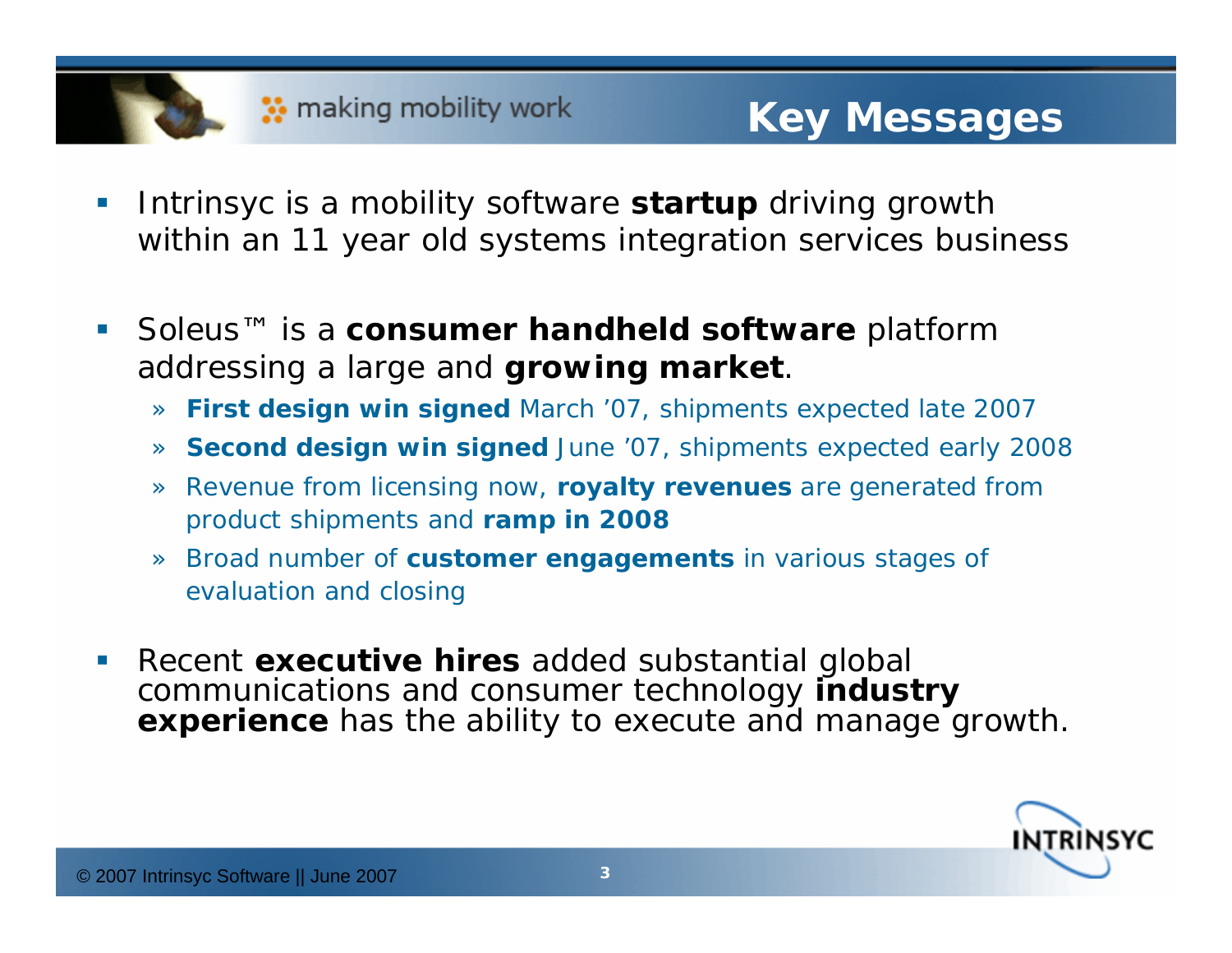# **Intrinsyc has added seasoned leadership to a team with deep wireless engineering and software R&D skills**

- $\overline{\phantom{a}}$ 230 employees with 80% in development or engineering
- $\overline{\phantom{a}}$  Seasoned management team:
	- » **Glenda Dorchak**, Chairman & CEO (Aug 2006) Intel (COO of Communications Group; VP/GM Broadband and Consumer Embedded Products) Value Am (President, CEO) IBM 23 years
	- » **Mark Johnston**, VP & GM Worldwide Sales & Business Development (Nov 2006) Intel 22 years (GM Marketing Wireless & Cellular; GM APAC Sales & Marketing, Communications, based in Taiwan)
	- » **Randy Kath,** CTO & GM Mobility Software Microsoft 10 yrs, GM Windows Embedded & 15 years in software dev
	- »**David Manuel, EVP & GM Engineering Services** MacDonald Dettwiler 10 years, Nortel Networks
	- » **David Fischer**, Acting-CFO and Senior Director, Finance Chartered Acct, Mobile Data Solutions (MDSI), Controller and Price Waterhouse Coopers
- $\overline{\phantom{a}}$ Vancouver BC (HQ), Bellevue WA, Birmingham UK and in 2007 Taipei TW, Cupertino CA

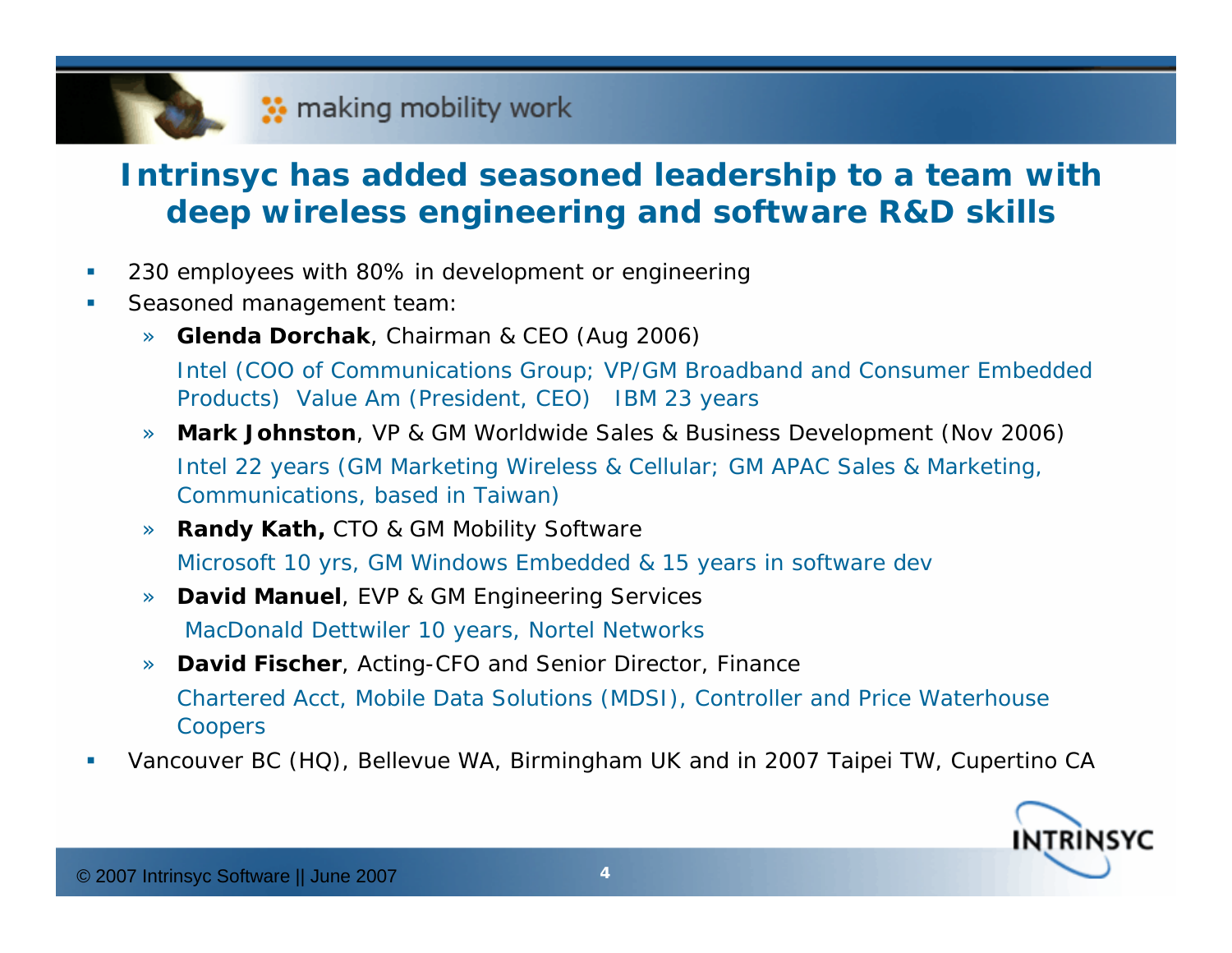# **Growth Business: Mobility Software – Soleus™**

A complete, pre-integrated consumer handheld software platform

Runs on Microsoft Windows CE

- $\overline{\phantom{a}}$ Robust OS & tool chain
- $\overline{\mathcal{M}}$ Complementary with Microsoft offerings
- $\mathcal{C}$ Competes with Linux Mobile
- m. Includes:
	- »Pre-certified telephony stack & apps
	- »Core application suite
	- »Fully customizable (XML-based)
	- »UI framework
	- » Applications from ICS & 3rd Parties

### **Delivers Value to Handset OEMs**

- **1. Completeness (Time to Market)**
- **2. Reduce R&D (Cost & Re-Use)**
- **3. Flexibility (Easy Branding)**



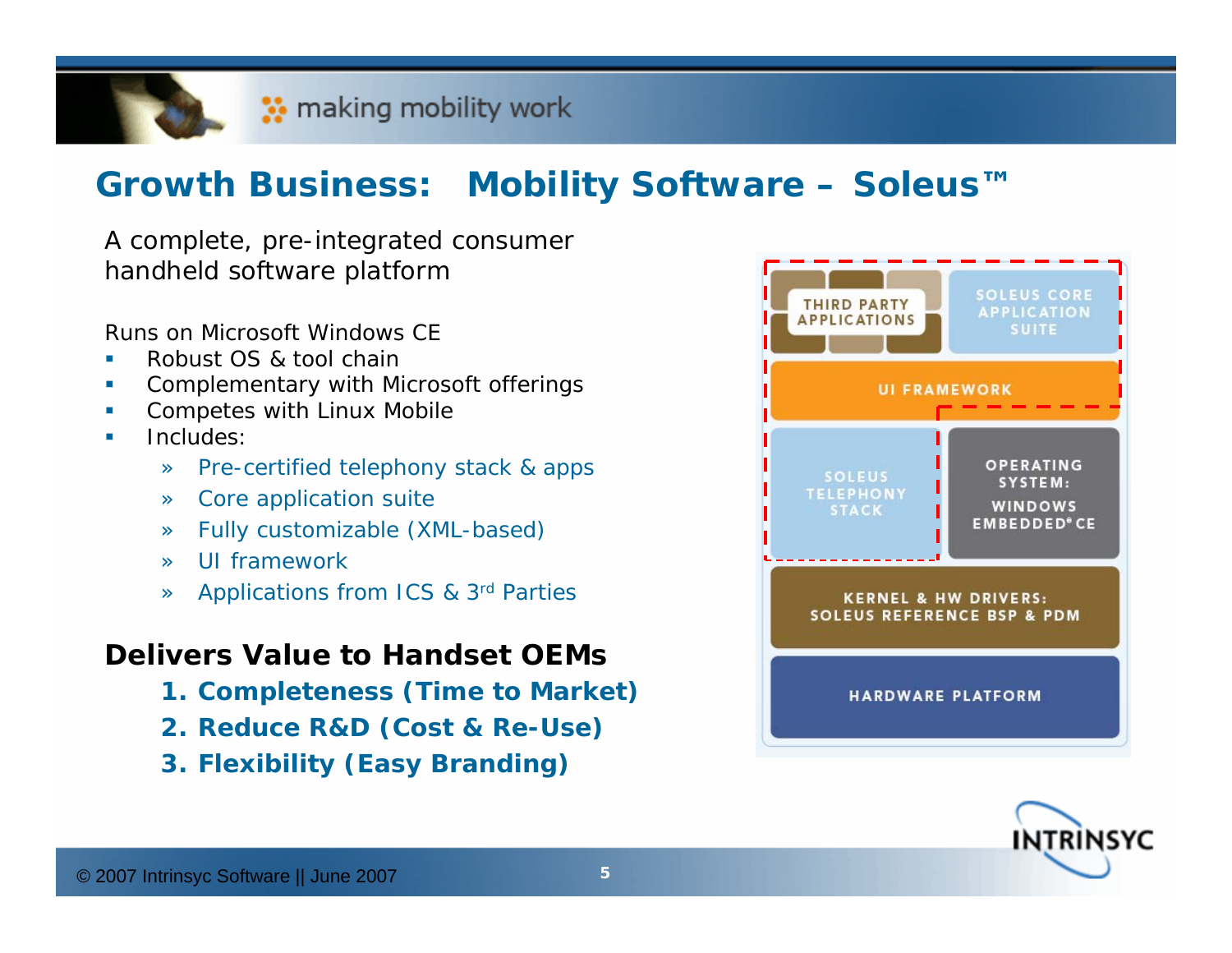

**# Handset models @ fixed R&D Budget**

Soleus enables OEMs/ODMs to cost effectively reach a broader set of market opportunities

**INTRINSYC**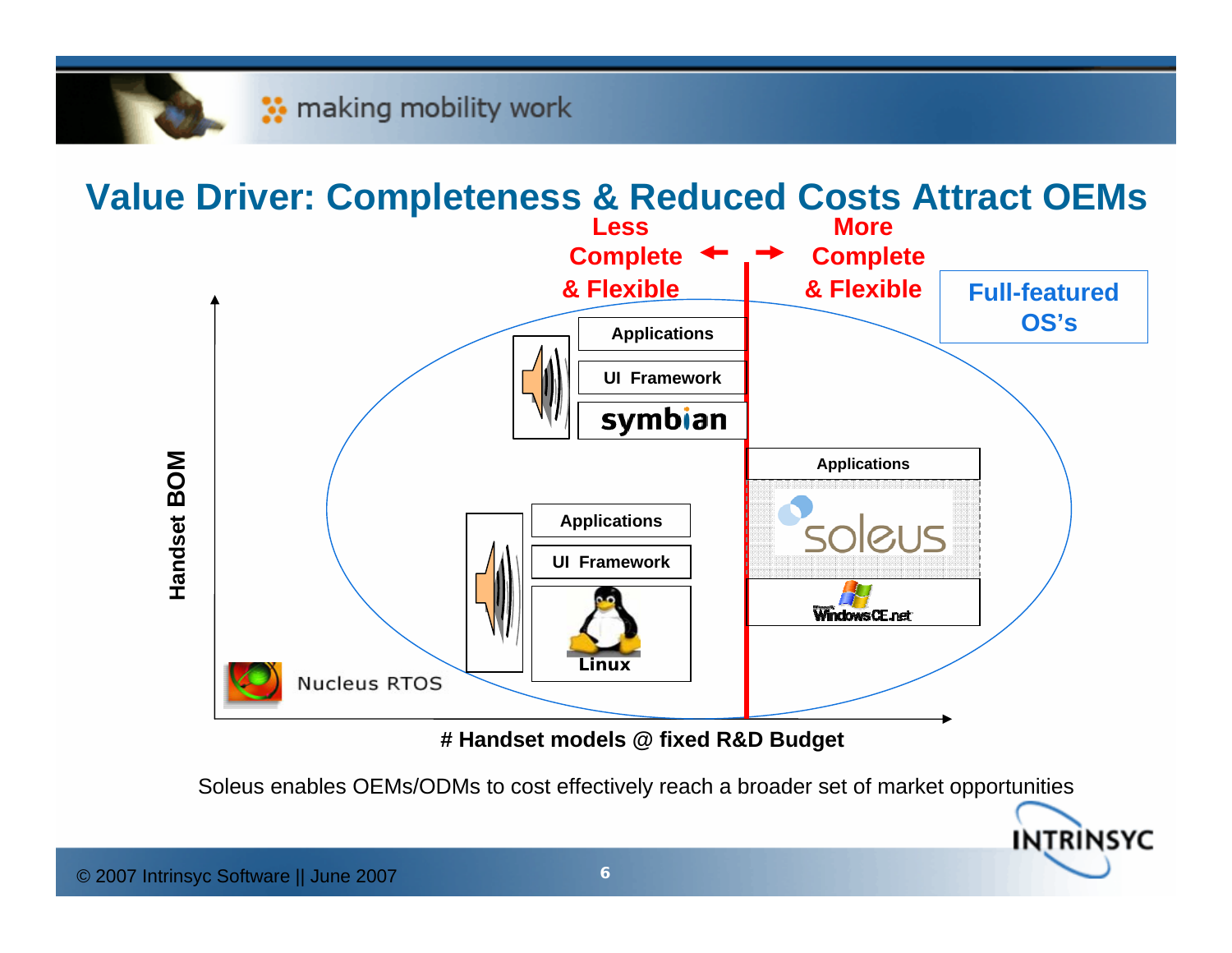# **Value Driver: Flexibility**

- ш Wireless carriers and handset manufacturers need flexibility to compete for consumer attention
	- » Establishing their brand
	- »Morphing products to address multiple markets
- П Soleus™ simplifies the development of unique User Interfaces (UI) with
	- » Tools for easier UI development reducing development time
	- » Unparalleled Flexibility
- ш Generate unlimited customer experiences from one platform
	- » Idle screen iconography
	- »Animation
	- » Complex image support
	- » Main menu view flexibility: icon view, list view, and others
	- » Indicator icons are completely customizable
	- » Easily deliver custom applications



### **Soleus™ unleashes the potential of a handset to take on any look and feel**

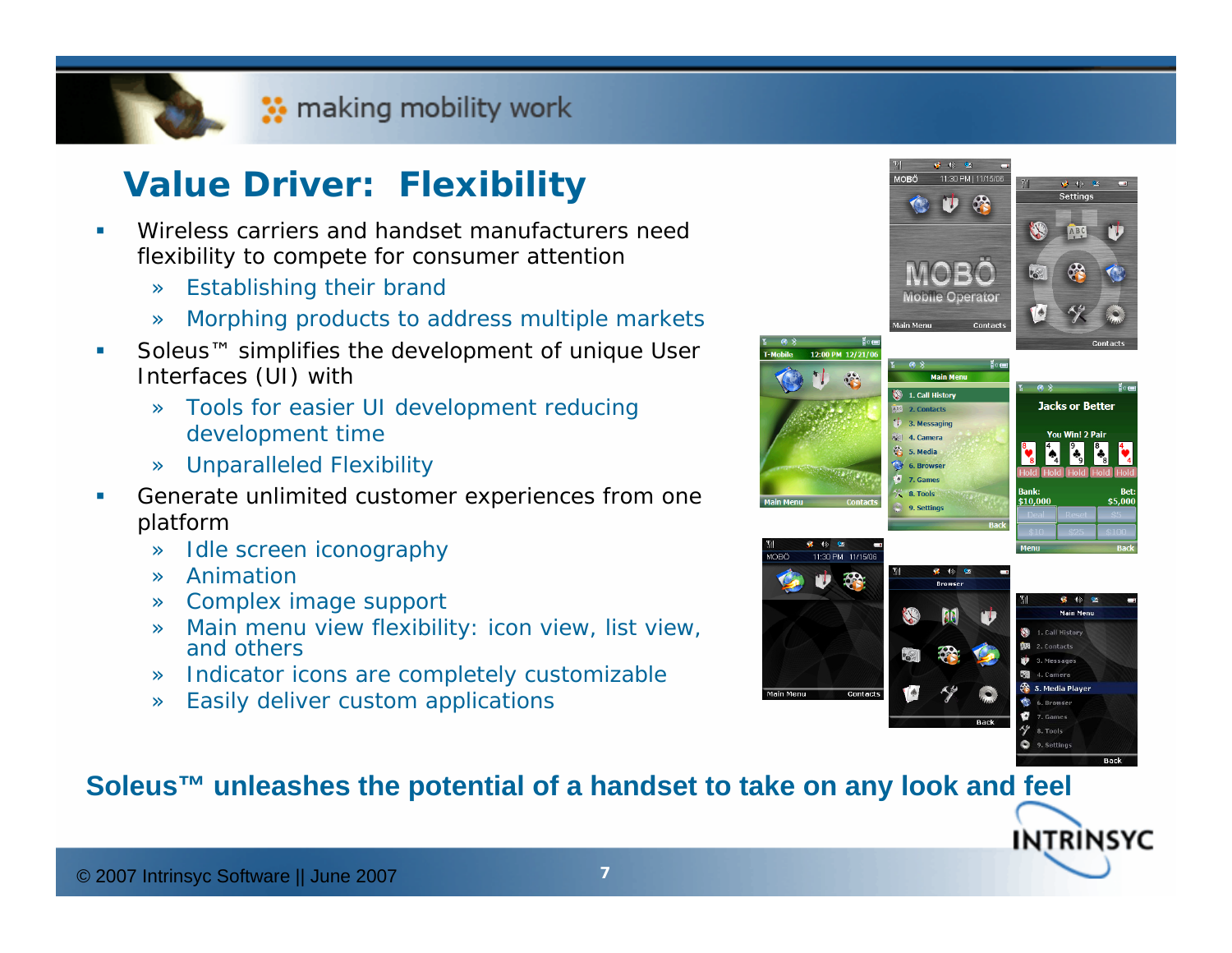# **Soleus™ Unique UI Framework Enables Flexibility while Making Development Easier**

- $\Box$  Soleus' UI Framework has been optimized to enable easy customization while minimizing software development
	- » Custom design tools based on Microsoft® Visual Studio® tool chain
	- » Common platform for Windows® Mobile or CE developers
	- » Rapid design and test in Windows® CE emulator



 **Soleus phone controls available in toolbox**



| Tackers:<br>$-3x$                                                                                                                                                                                                                                                                                                                                      | Interest Soleur OVGA Teen There & = 15x 24 1 1 Ch 2<br>SoleusPhone6.fx*<br>$7 \times$ | Solution Explorer - Solution 'SoleusPhones' (1 project)                                                                                                                                                                                                                                                                                                                                                                                                                     | $-4x$                           |
|--------------------------------------------------------------------------------------------------------------------------------------------------------------------------------------------------------------------------------------------------------------------------------------------------------------------------------------------------------|---------------------------------------------------------------------------------------|-----------------------------------------------------------------------------------------------------------------------------------------------------------------------------------------------------------------------------------------------------------------------------------------------------------------------------------------------------------------------------------------------------------------------------------------------------------------------------|---------------------------------|
|                                                                                                                                                                                                                                                                                                                                                        |                                                                                       |                                                                                                                                                                                                                                                                                                                                                                                                                                                                             |                                 |
| - Saless Cardrols<br><b>b</b> Pointer<br><b>CE Animation</b><br>Date Time Picker<br>all Insordumon<br>Neru<br>all marie<br><b>TI PhoneUat</b><br><b>CI SndKinGit</b><br>"S 5km<br><b>Will Software</b><br>- Common Device Controls<br>Pointer<br><b>Call Button</b><br>[7] CheckBox<br><b>LE Conbobox</b><br>L3 CustomControl<br><b>Date Time Text</b> | <b>Hello World</b><br>Denn                                                            | $\Box$ $\Box$<br>Solution 'SoleusPhone6' (1 project)<br><b>10 SoleusPhanet</b><br><b>TO Header Fire</b><br>[a] revess.h.<br>al resource.h<br>al stable.h.<br><b>Phenource Files</b><br>to background.gd<br>Fel Soleuthones Fr<br>La SoleuaPhone6.rc<br><b>D</b> Source Pilet<br>10-3 Scientifficnes cop<br>0-3 stdafv.cop<br><b>D</b> Readful bit<br>Solution Explorer Technol Manual Manager Tel Team Explorer<br><b>Properties</b><br><b>IDC_IMAGE</b> U/DControls. Image | $-1 \times$                     |
| all Edit<br><b>K.A. HScrollbar</b><br><b>EL Shace</b><br>Al Label<br><b>Ill Listfico</b><br><b>BELL Pitation</b><br><b>Ti Panel</b><br>(c) Badcification<br>Rectangle<br>"I fed.<br>5 Vicyalitar<br>- General                                                                                                                                          |                                                                                       | 101<br>El GuAttributes<br>Height<br>93<br>BI 1d<br><b>HOC IMAGE</b><br>Dings<br><b>DOR IMAGE</b><br><b>Inapeld</b><br>Liste<br>$\mathbf{a}$<br><b>Opacity</b><br>$\alpha$<br><b>IMAGE POSITION CENTER</b><br>Position<br>Top.<br>75<br>0+40000001<br><b>GI TransparentColor</b><br><b>Width</b><br>237<br>UniMitributes                                                                                                                                                     | C/Documents and Setting/Several |
| There are no usable controls in this w                                                                                                                                                                                                                                                                                                                 |                                                                                       |                                                                                                                                                                                                                                                                                                                                                                                                                                                                             |                                 |
| Output                                                                                                                                                                                                                                                                                                                                                 |                                                                                       |                                                                                                                                                                                                                                                                                                                                                                                                                                                                             | $-1x$                           |
| Show output from: Debug                                                                                                                                                                                                                                                                                                                                | 110 111 12 12                                                                         |                                                                                                                                                                                                                                                                                                                                                                                                                                                                             |                                 |

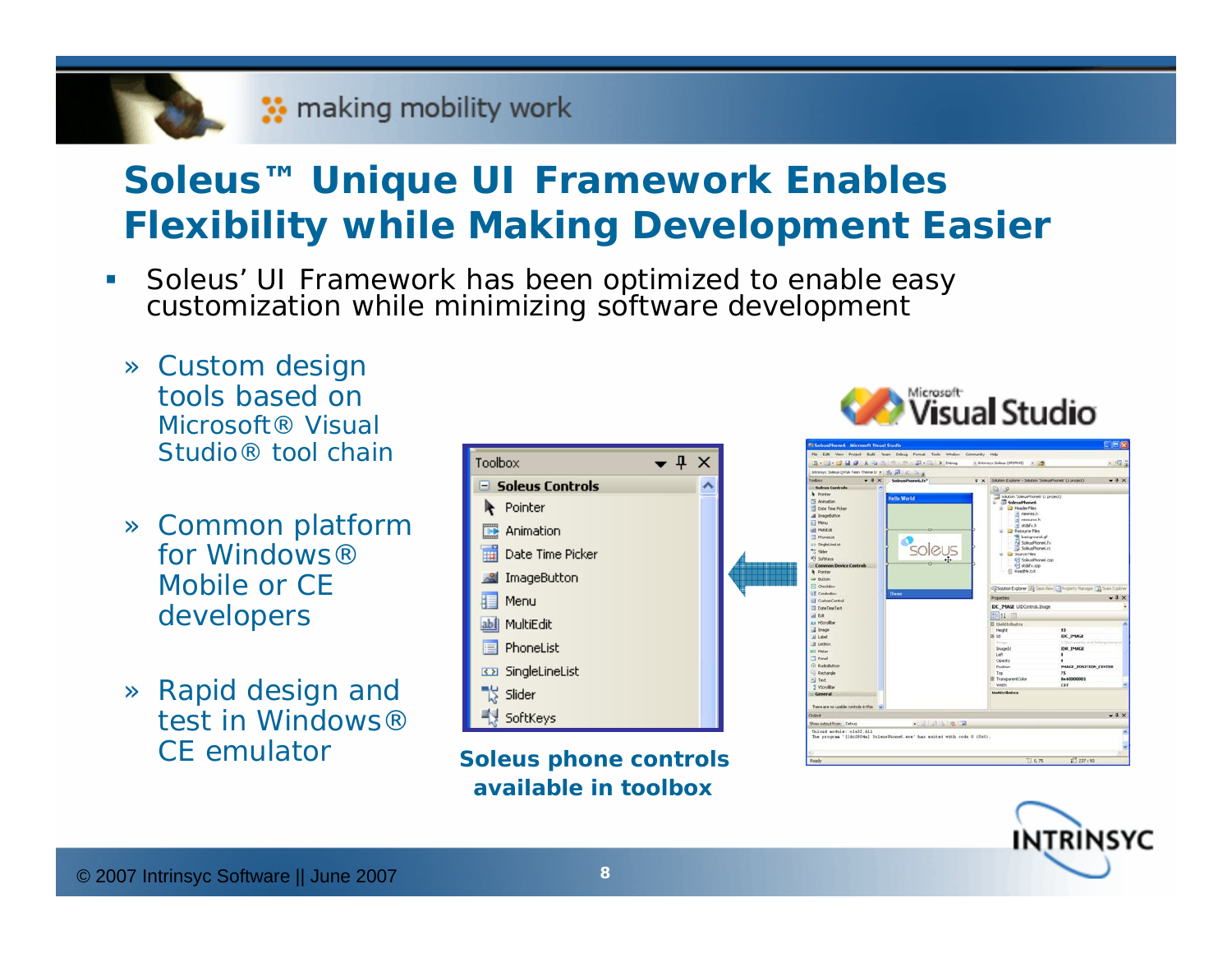# **Soleus enables new consumer wireless services Location Based Services**



User enters the Museu Picasso and is asked if they would like to change their theme"

The theme is changed and the browser is altered to reflect the Museu Picasso homepage

### **Context aware theming supports new revenue streams for Carriers Music – Video - CommerceINTRINSYC**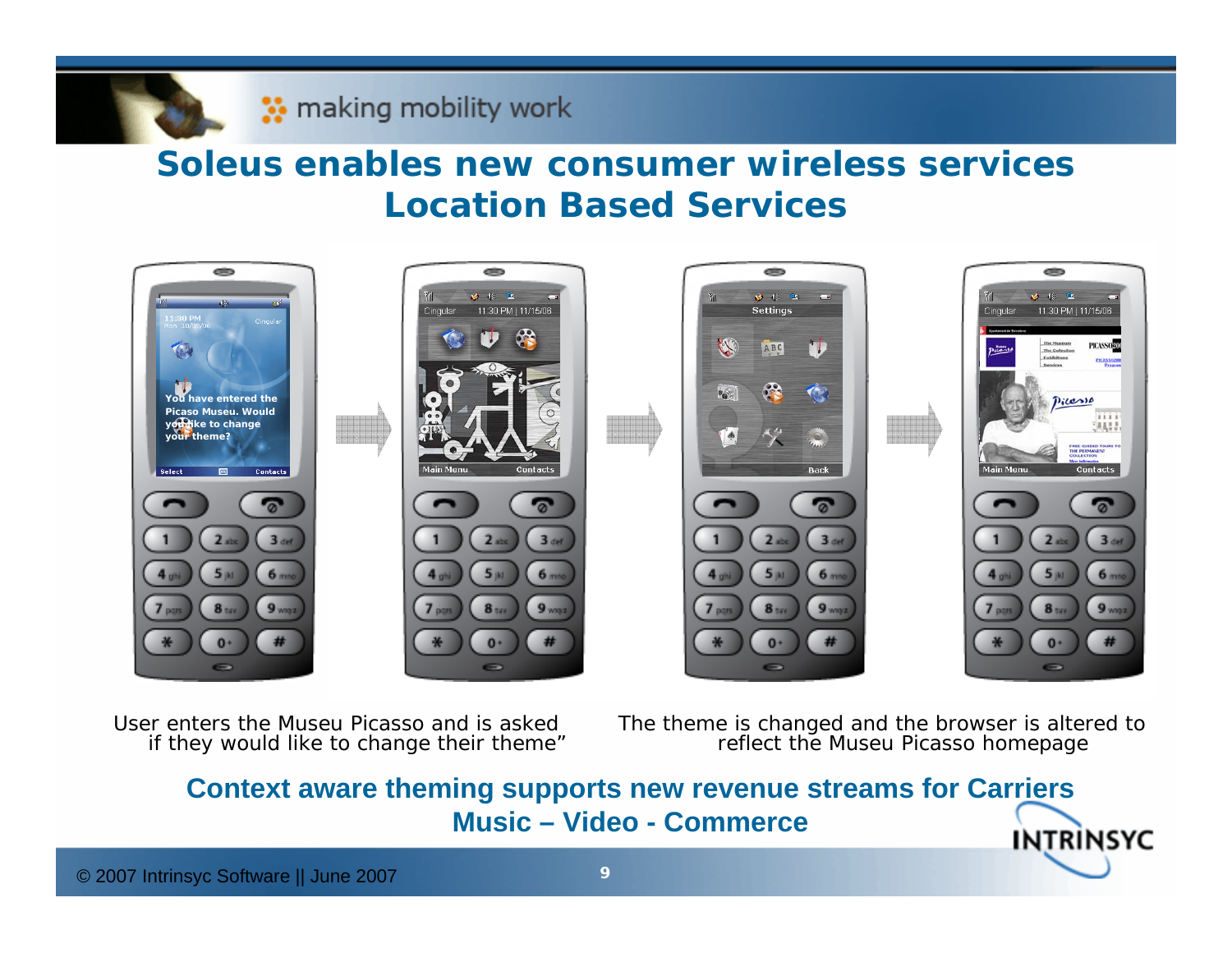# **Soleus™ Addresses Fast Growth Consumer Segments**

#### **1.OEMs using Windows CE today**

- » Handheld OEMs doing an array of wireless consumer devices: Personal Navigation, Multimedia, TV
- »Traditional CE OEMs expanding to mobile CE products
- »Ultra-mobile PC

#### **2.Windows Mobile Smart Phone OEMs**

»Entering the consumer handset market

#### **3.Handset OEMs in Transition**

- » Need a more flexible operating system to enter consumer markets
- » Seeking a robust, complete solution, established ecosystem

#### **4.Network Operators**

- »Producing their own branded phone experience
- »Seeking a more robust alternative to mobile Linux



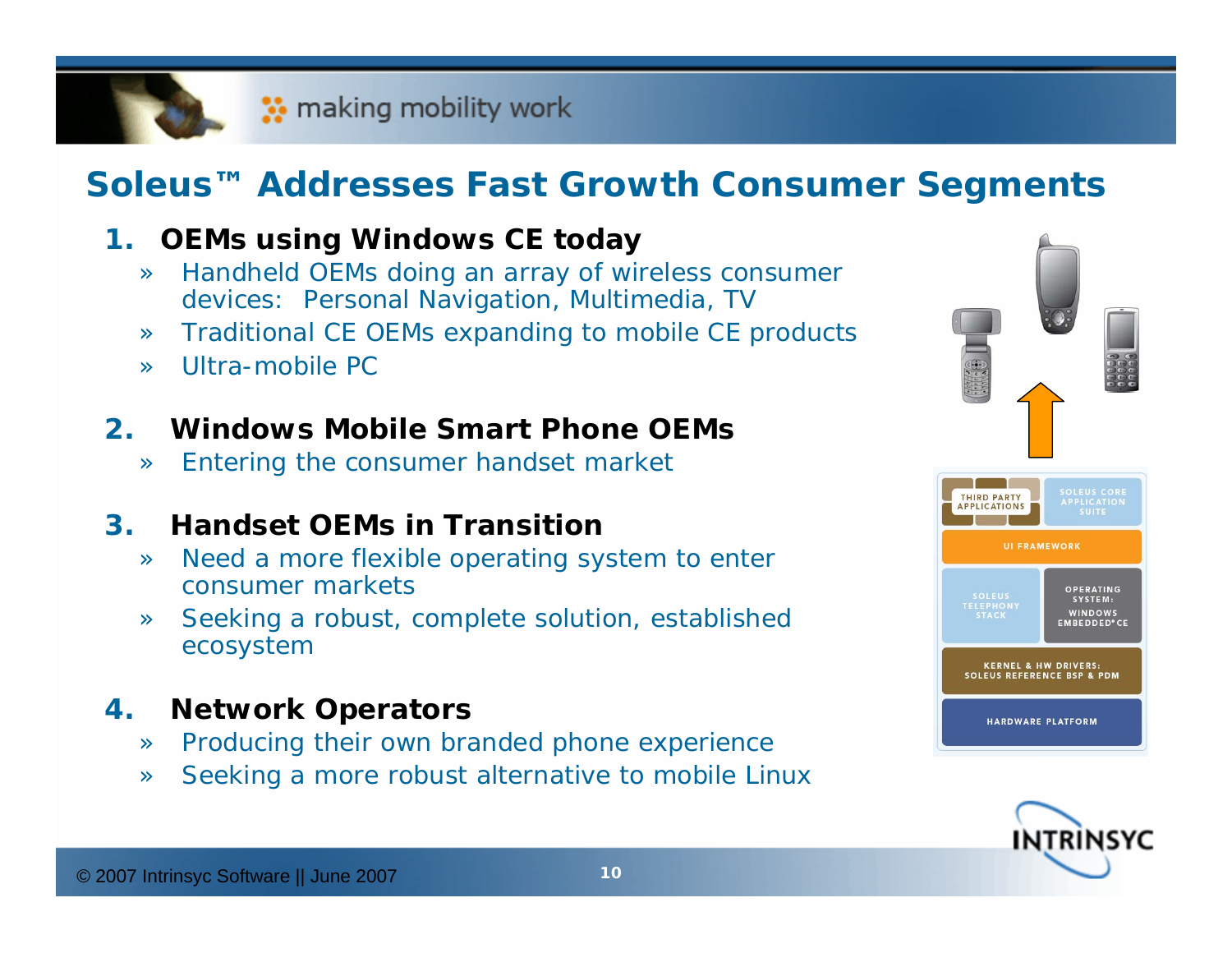# **Foundation Business: Wireless Engineering Services**

- Established systems integration and software business
- Operating profitably since 2006, growing 10% CAGF
- **Specialized in wireless products** 
	- $\mathcal{L}_{\mathcal{A}}$  . Board Support Packages
	- ш Power Management
	- П Radio Interface Layer
- *Microsoft Embedded Systems Integrator of the Year – 2007*
- Symbian's largest North American development team
- Customers include:
	- **Handset OEMs including Motorola and Nokia**
	- ш Silicon vendors Marvell, Texas Instruments, Intel, Freescale
	- ш Carriers including BT, Nextel
- Strategic value for Intrinsyc:
	- ш Engineers delivered core elements to Soleus™
	- П Handset OEM relationships and credibility
	- П Silicon vendor engagements to port Soleus™
	- ш Generates profit









INTRINSYC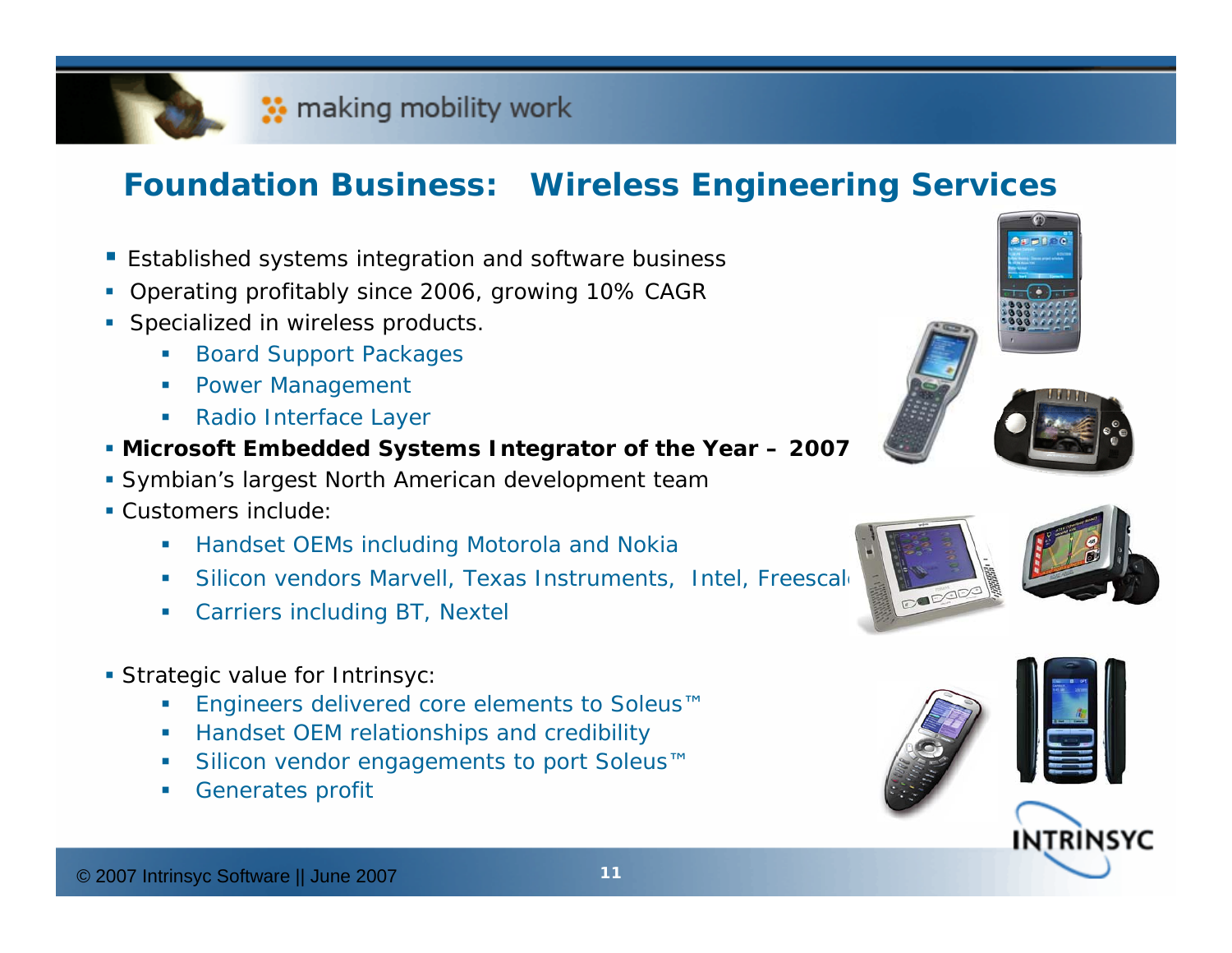

# **Intrinsyc's Deep Wireless Industry Partnerships Enable Soleus™**



**Microsoft Gold Level Partner**



**Windows Mobile** 

**Wireless OMAP Technology Center**



**Microsoft Partner Pavilion CES 2007**



**Freescale Partner Alliance** 



**Marvell Solutions Partner**



**Intel Communications Alliance**

**ARM** 

**ARM Core Experts**



**Freescale Partner Booth 3GSM 2007**

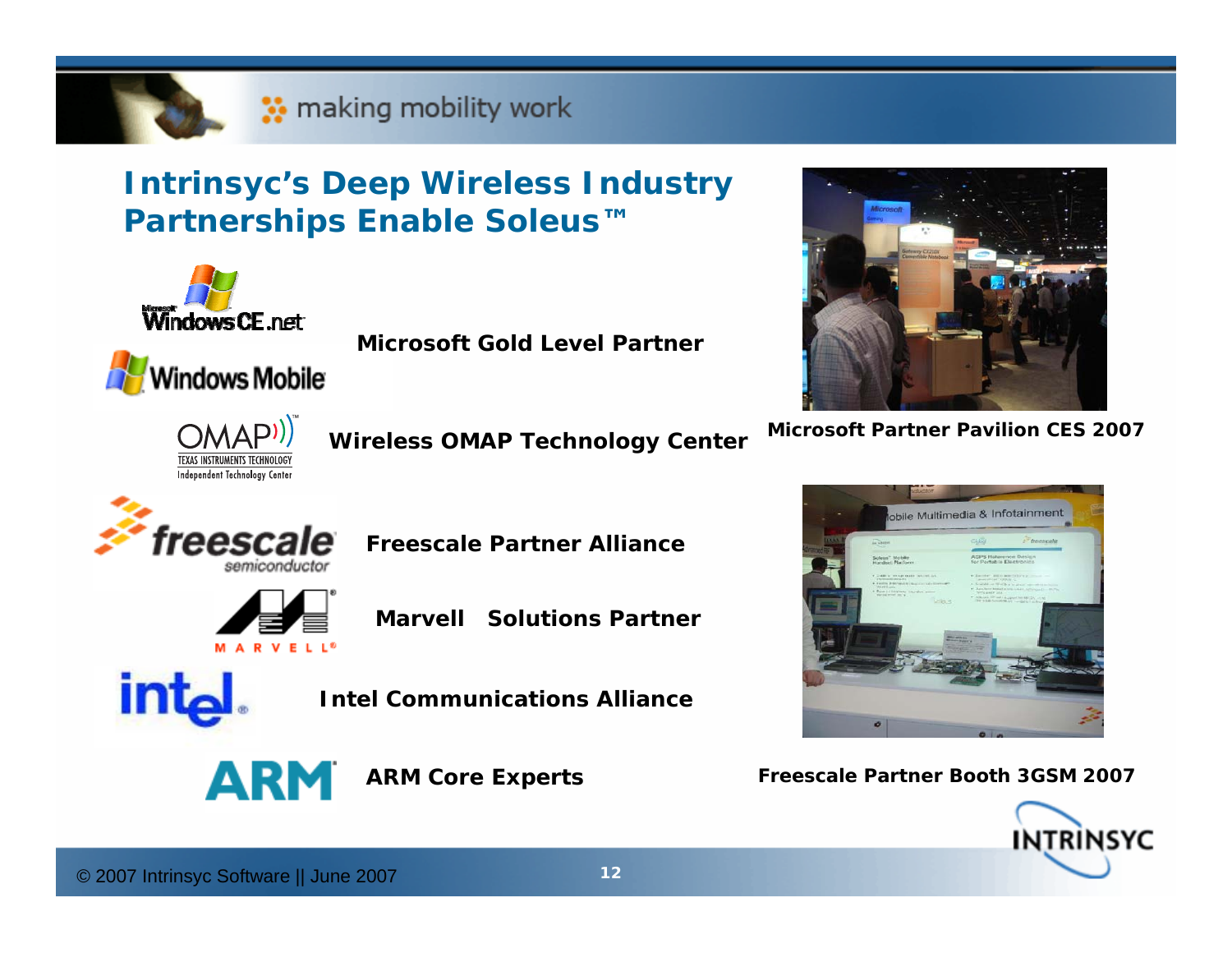# **Today's Revenue from Foundation Business**

- $\overline{\phantom{a}}$ Healthy growth through engineering services
- $\overline{\phantom{a}}$ H1 07 highest first half revenue in Intrinsyc's history
- $\overline{\phantom{a}}$ *Soleus™ revenue begins in Q3-07*



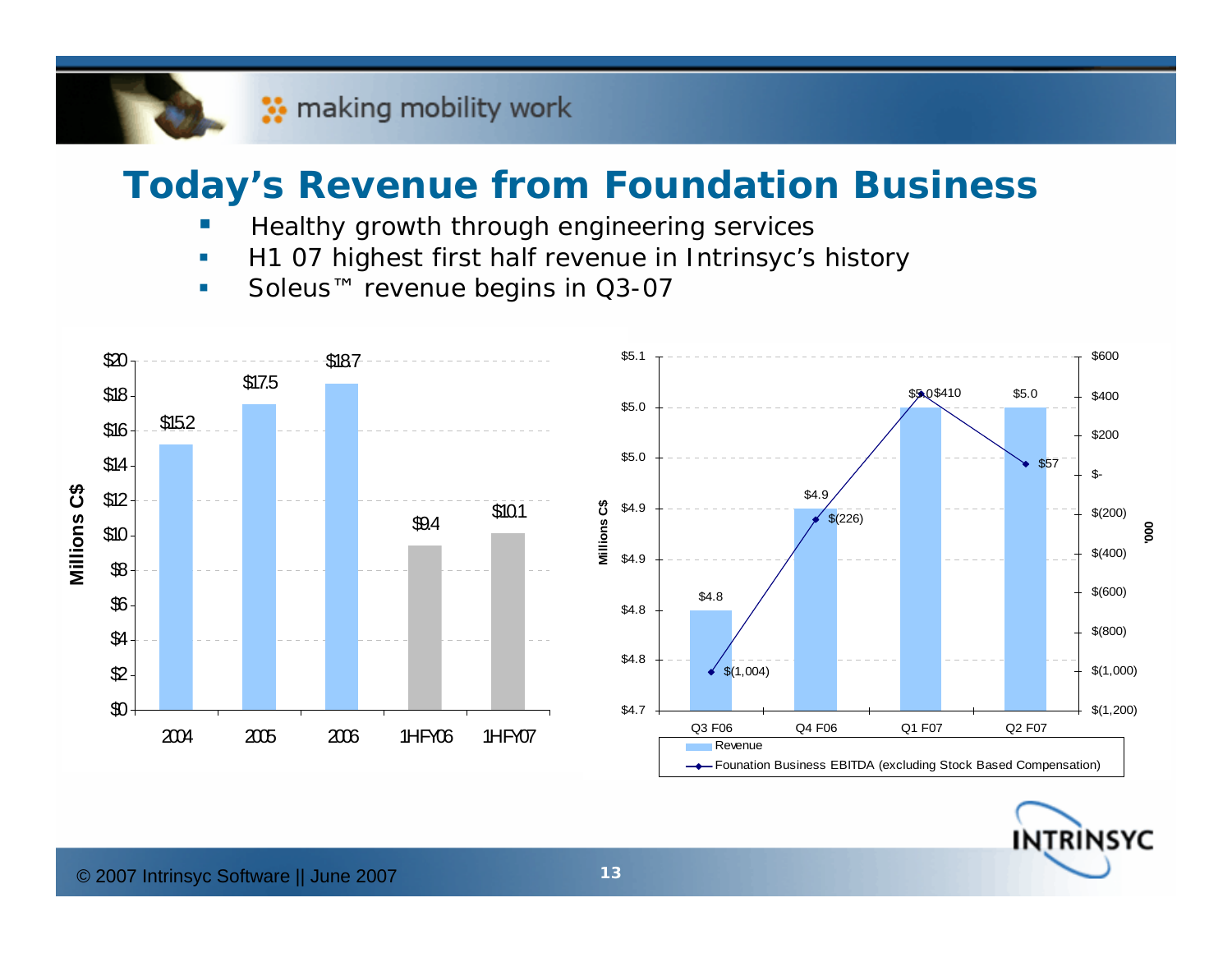# **<sup>●</sup>** making mobility work

# **Share Information**

| In C\$ millions except per share figures |           |
|------------------------------------------|-----------|
| Ticker:                                  | ICS (TSX) |
| <b>Current price:</b>                    | \$0.65    |
| Basic shares o/s:                        | 119,429   |
| <b>Market cap (basic):</b>               | \$77,629  |
| <b>Debt</b>                              |           |



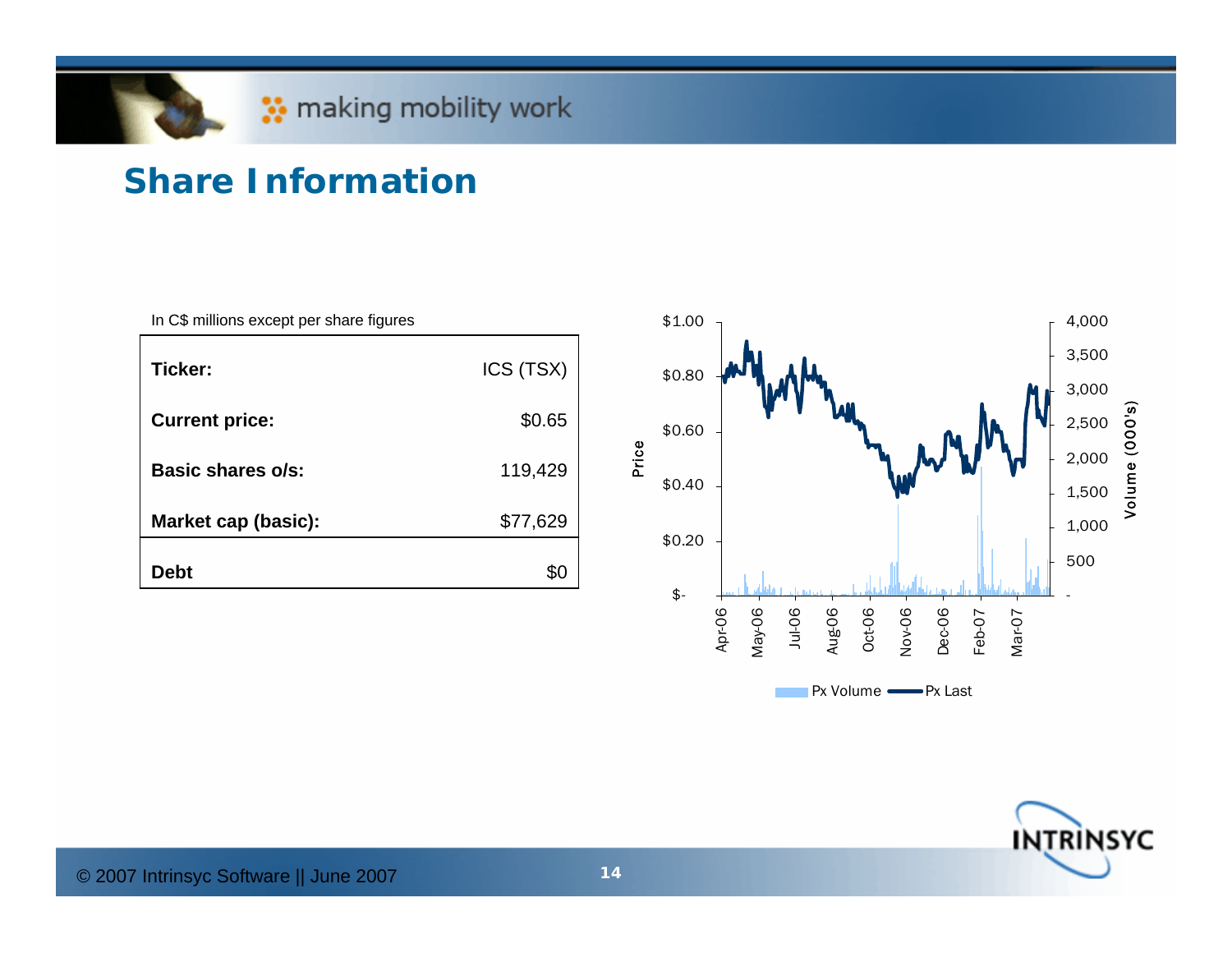

# **Summary**

- $\vert \cdot \vert$  Intrinsyc is an 11 year old engineering services business transitioning to a **Mobility Software business - Soleus™**
	- »Turnkey Windows® Embedded CE consumer handheld software platform
	- »Business model: Licensing Fees and Per Unit Shipped Royalties
	- »Large immediate market opportunity
	- » Multiple target customers in the engagement pipeline: Handset OEMs, CE OEMs, Linux OEMs, Windows Mobile Smart phone OEMs
	- »Silicon partners (Marvell, Freescale) co-market Soleus solution
- Ш Organization has **deep expertise in wireless engineering** that supports the new software business.
- П Management team has **strong industry experience** and the ability to manage growth.